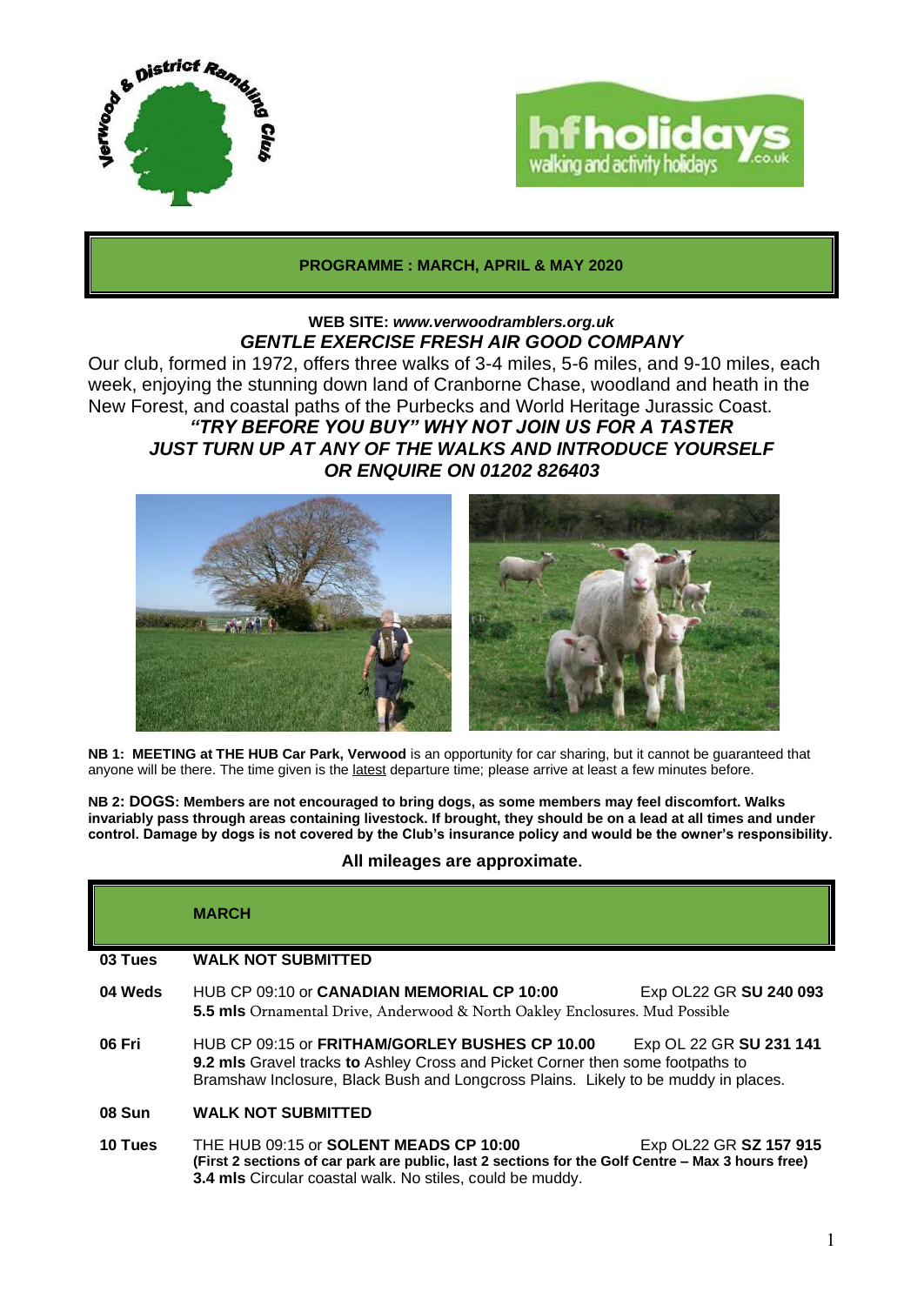- **11 Weds** THE HUB 09.20 or **ROCKFORD COMMON CP 10:00** Exp OL22 GR **SU 164 083 5.0 mls** Forest/Heath Circular via HF DF WW2 direction finder building. **14 Sat** THE HUB 09:15 or **WINGREEN CP 10:00** Exp 118 GR **ST 923 205 9.5 mls** Moderate via Ashcombe Bottom, Tollard Royal, Tinkley Down, Woodcutts, Chase Woods, Ox Drove. **17 Tues** THE HUB 09:10 or **FIDDLEFORD MANOR 10:00** Exp 129 GR **ST 800 135 English Heritage Car Park 3.7 mls** River Stour, North Dorset Trailway good level walking, two stiles, **18 Weds** THE HUB 09:10 or **RIVERLANDS CP Wick Lane, Chr'church [10:00](x-apple-data-detectors://2/)**OL22 GR **SZ 152 921 Normally free parking in car park during winter period 5.0 mls** Circular around Hengistbury Head and Wick Village.. **20 Fri** THE HUB CP 09:15 or **FRITHAM CP Nr. Royal Oak PH 10:00** Exp OL22 GR **SU 231 141**  7.5 mls - Via Queens, North Wood, Hampton Ridge, Pitts Wood. Mud Possible **22 Sun WALK NOT SUBMITTED 24 Tues NOTE: POTTERNE PARK CP 10:00 near Tennis courts** Exp OL22 GR **SU 096 074 3.9 mls** Forest circular walk in Moors Valley Park to Three Cross Inn for coffee and back. Tracks and paths, no stiles. Could be muddy. **25 Weds** THE HUB 09.20 or **PAMPHILL CP 10:00** Exp 118 GR **ST 990 007 6.6 mls** To High Hall and return via Wimborne. Could be Muddy **28 Sat** THE HUB 09:20 or **BADBURY RINGS NT CP 10:00** Exp 118 GR **ST 960 031 NOTE: Parking charges for non-NT members**. **8.0 mls** Stour Valley Way, Shapwick, Swan Way. Mud likely along the riverbank.
- **31 Tues** HUB CP 09:15 or **BROOMY WALK CP 10:00** Exp OL22 GR **SU 197 100 3.6 mls** Broomy Plain, Broomy Inclosure and High Corner. Mainly gravel paths.

|               | <b>APRIL</b>                                                                                                                                                                                                              |                         |
|---------------|---------------------------------------------------------------------------------------------------------------------------------------------------------------------------------------------------------------------------|-------------------------|
| 01 Weds       | Exp 130 GR SU 042 254<br>THE HUB 09.20 or <b>BROADCHALKE CHURCH CP 10:00</b><br>5.25 mls Chalk Pit Farm, Little London, Mead End, South Street. Mainly tracks and paths,<br>good views - undulating.                      |                         |
| 03 Fri        | HUB CP 09:25 or <b>CLAY HILL CP 10:00</b><br>8.25 miles Markway Hill, Holm Hill, Wilverley Inclosure                                                                                                                      | Exp OL 22 GR SU 232 024 |
| <b>05 Sun</b> | HUB CP 09:15 or DUCK STREET CP 10:00<br>5.1 mls Stour Valley Way to Hambledon Hill Fort down Cross Dyke and along the valley to<br>Hod Hill Roman Fort. A tale of two forts! Strenuous in places, total ascent > 1,000ft. | Exp 118 GR ST 854 112   |
| 07 Tues       | HUB CP 09:20 or WHITE MILL CP 10:00 (Nr Sturminster Marshall) Exp 118 GR ST 958 007<br>3.2 mls White Mill and the Droves                                                                                                  |                         |
| 08 Weds       | HUB CP 09:15 or CHARLTON MARSHALL 10:00<br>NOTE Layby on A350, South of Church, or Church Lane Opposite Church<br>5.0 mls, Railway Path, Spetisbury Rings, Home Plantation, Glebe & Manor Fms. 2 Gentle<br>hills.         | Exp118 GR ST 901 040    |
| 11 Sat        | THE HUB 09:25 or 6D HANDLEY VILLAGE HALL 10:00<br>8.0 mls Dean, Woodcutts, Handley Common, Undulating & Some stiles.                                                                                                      | Exp 118 GR ST 992 174   |
| 14 Tues       | THE HUB 09:35 or WHITESHEET CP 10:00<br>3.5 mls Circular Heath walk                                                                                                                                                       | Exp 118 GR SU 048 036   |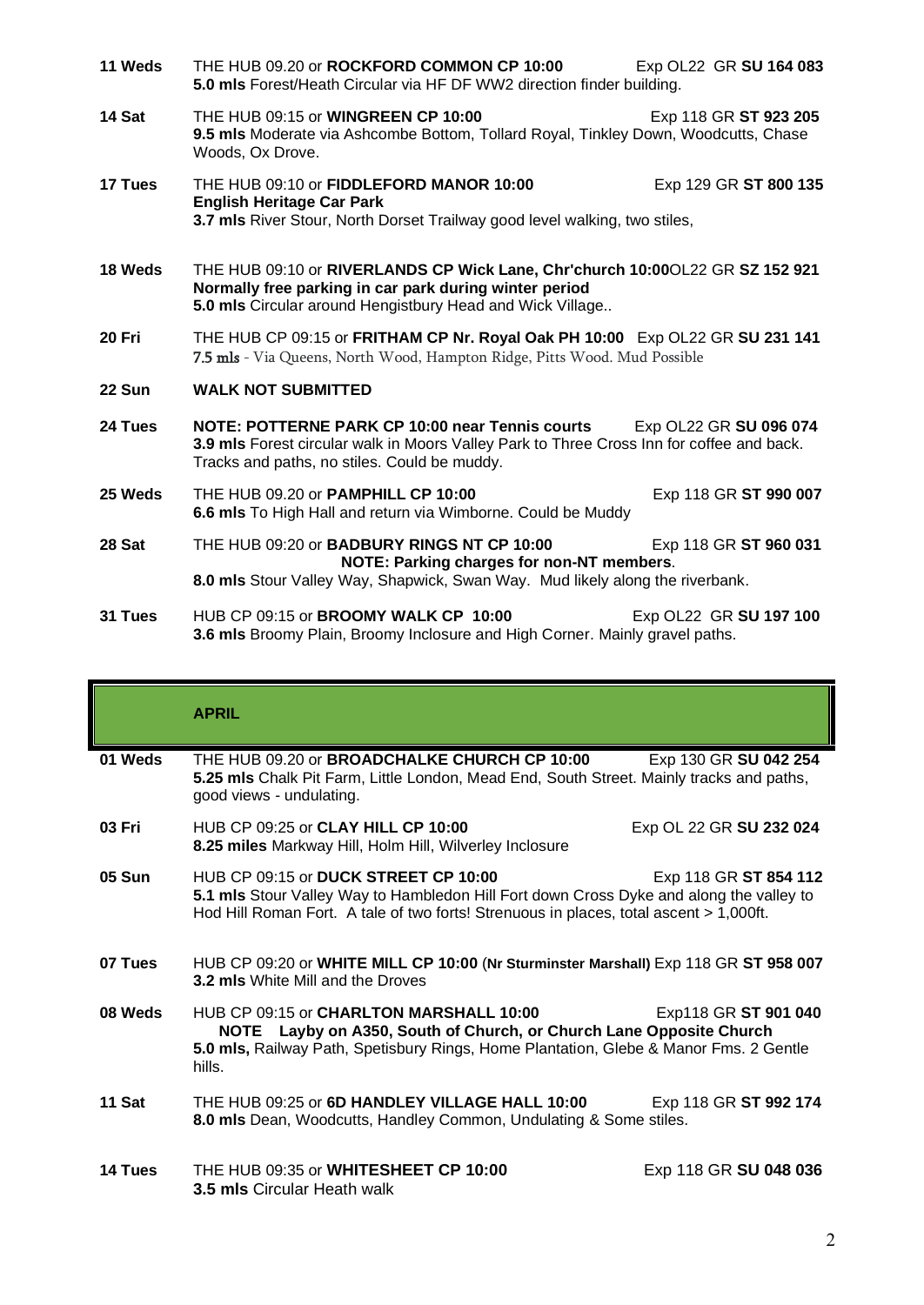| 15 Weds | HUB CP 09:25 or MINCHINGTON CROSS 10:00<br>5.5 mls Farnham, Minchington, Woodcutts Pollards Wood. Undulating & 5 or 6 Stiles                                                                                                                                                                    | Exp 118 GR ST 957 167  |  |
|---------|-------------------------------------------------------------------------------------------------------------------------------------------------------------------------------------------------------------------------------------------------------------------------------------------------|------------------------|--|
| 17 Fri  | HUB 09:15 or STURMINSTER MARSHALL Village Hall 10:00<br>(Next to Red Lion PH)                                                                                                                                                                                                                   | Exp 118 GR ST 950 003  |  |
|         | 7.8 mls Westley wood, Spetisbury Rings, Crawford Bridge, Stour Valley Way White Mill<br>Could be Muddy                                                                                                                                                                                          |                        |  |
| 19 Sun  | HUB CP 09:15 or ABBOTSWELL CP 10:00<br>Exp OL 22 GR SU 178 128<br>5.4 mls Ogdens, Broomy Inclosure, Splash Bridge, Hallicksole Hill, Hamptons Ridge.<br>Mostly gravel tracks, great views. Walk abandoned due to flooding last Autumn, mud likely                                               |                        |  |
| 21 Tues | THE HUB 09:20 or CAR PARK B3082 Near Badbury Rings10:00 Exp118 GR ST 966 023<br>N.B. this is the small free CP opposite the left turn to White Mill, Sturminster Marshall<br>3.6 mls Gently undulating figure of 8 walk to the Rings 1 steady incline 1 short Hill, no<br>stiles, mud possible. |                        |  |
| 22 Weds | THE HUB 09:35 or STOCKS INN PH CP FURZEHILL 10:00<br>4.5 mls Furzehill, High Hall, River Allen, Dogdean some road walking 4 stiles mostly level.                                                                                                                                                | Exp 118 GR SU 015 023  |  |
| 25 Sat  | HUB CP 09:30 or CRANBORNE GARDEN CTR (at top end) 10:00Exp118 GR ST 056 132<br>(Consider a coffee or Drink on return. Car share if possible)                                                                                                                                                    |                        |  |
|         | 7.5 mls Castle Hill, Sutton Boys Wood, Edmonsham, Stiles and Mud possible                                                                                                                                                                                                                       |                        |  |
| 28 Tues | HUB CP 09:20 or GARSTON/PRIBDEAN WOOD CP 10:00<br>(Limited parking Car share if possible)                                                                                                                                                                                                       | Exp 118 GR SU 003 195  |  |
|         | 3.0 mls Upwood, Deanland, Newtown, Shermal Gate Undulating woods and fields.                                                                                                                                                                                                                    |                        |  |
| 29 Weds | THE HUB CP 09:20 or OAKLEY CP 10:00<br>5.7 mls. Forest circular. May be some mud.                                                                                                                                                                                                               | Exp OL22 GR SU 226 046 |  |

### **MAY**

- **01 Fri** THE HUB 09:20 or **BADBURY RINGS CP 10:00** Exp118 GR **ST 959 031 7.5mls** Bradford Barrow, Whichampton Hemsworth, King Down. Undulating
- **03 Sun WALK NOT SUBMITTED**
- **05 Tues** THE HUB CP 09:20 or **GODSHILL CP 10:00** Exp OL22 GR **SU 177 161 3. 4mls** Densome Corner, Stricklands Plantation, Godshill Inclosure. Could be muddy, some inclines, 2 stiles.
- **06 Weds** HUB CP 09:15 or **LANGTON ARMS TARRANT MONKTON 10:00** Exp118 GR **ST 944 088 (Consider a Coffee or Drink on return)**

**5.0 mls** Common Drove, Chetterwood, Horse Down, Turner's Lane

- **09 Sat** HUB CP 09:20 or **BROOMY WALK CP 10:00** Exp OL22 GR **SU 197 099 9.9m All gravel tracks via** Hasley Hill, Splash Bridge, Holly Hatch Inclosure, Cadnam Pool, Ocknell Pond, Winding Stonard, Slufters and Roe Inclosure.
- **12 Tues** THE HUB 09:20 or **MARTIN CHURCH CP 10:00** Exp OL22 GR **SU 194 070 3.1 mls** Townsend Lane, Martin Down, Sillen Lane.
- **13 Weds** HUB CP 09:15 or **CANADIAN MEMORIAL CP 10:00** Exp OL22 GR **SU 240 093 5.3 mls** Circular forest walk via Sandy Ridge & Smoky Hole
- **15 Fri** THE HUB 09:15 or **BEACHERN WOOD CP 10:00** Exp OL22 GR **SU 284 027 8.5 mls** Worthy's Farm, Dawkins Bottom & Black Knowle.
- **17 Sun WALK NOT SUBMITTED**